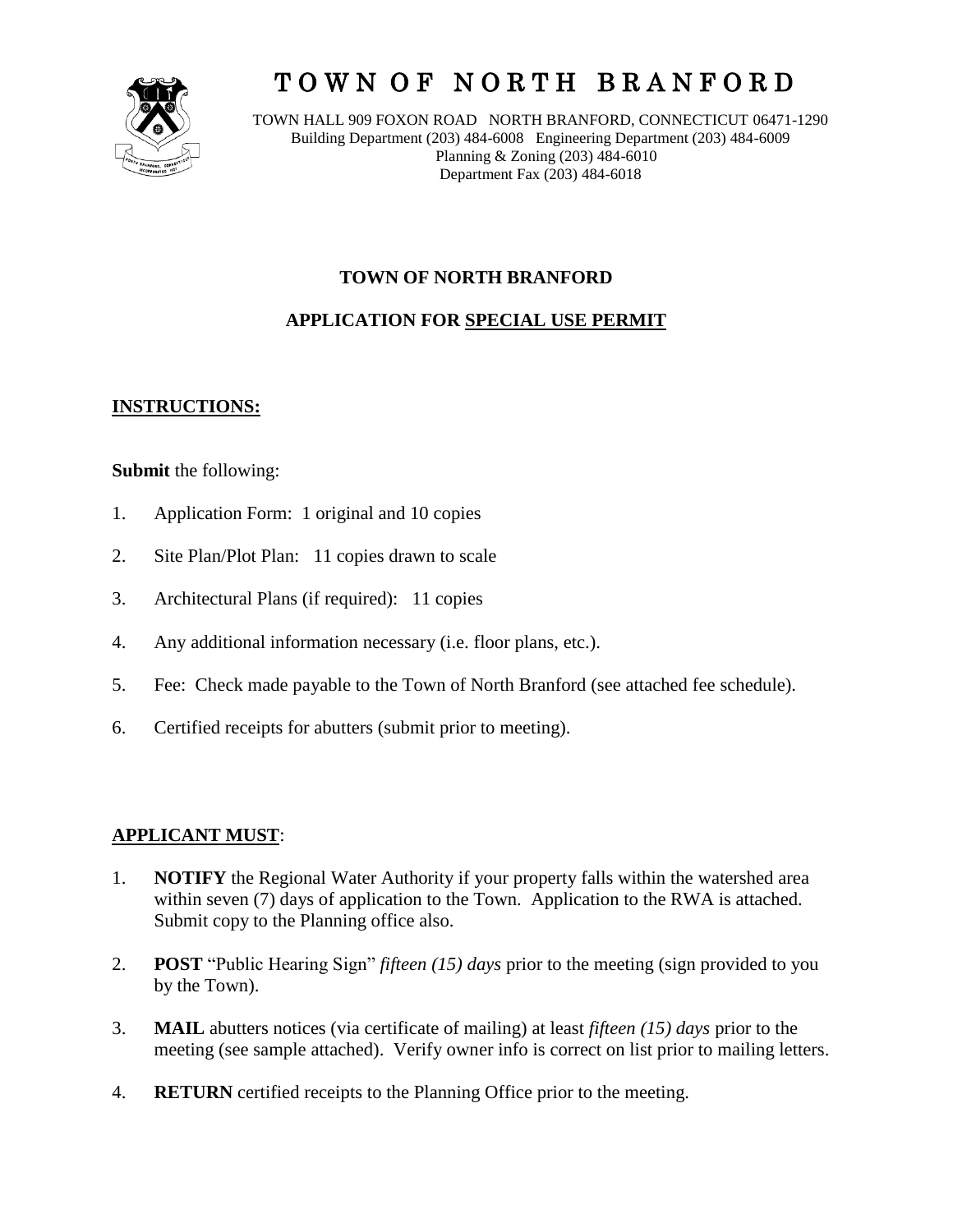# **APPLICATION FOR SPECIAL USE OR TEMPORARY SPECIAL USE**

The undersigned hereby makes application to the Planning and Zoning Commission of the Town of North Branford, Connecticut, for approval of a SPECIAL USE or TEMPORARY SPECIAL USE under the conditions and terms of the Zoning Regulations.

|  | 1. Address of Property:                                                                                                                                                                                                                                                                                                                                                                  |  |                   |
|--|------------------------------------------------------------------------------------------------------------------------------------------------------------------------------------------------------------------------------------------------------------------------------------------------------------------------------------------------------------------------------------------|--|-------------------|
|  | Present Zone: Map: Map: Lot:                                                                                                                                                                                                                                                                                                                                                             |  |                   |
|  |                                                                                                                                                                                                                                                                                                                                                                                          |  |                   |
|  |                                                                                                                                                                                                                                                                                                                                                                                          |  |                   |
|  | Telephone: Cell #: Cell #:                                                                                                                                                                                                                                                                                                                                                               |  |                   |
|  |                                                                                                                                                                                                                                                                                                                                                                                          |  |                   |
|  |                                                                                                                                                                                                                                                                                                                                                                                          |  |                   |
|  |                                                                                                                                                                                                                                                                                                                                                                                          |  |                   |
|  |                                                                                                                                                                                                                                                                                                                                                                                          |  |                   |
|  |                                                                                                                                                                                                                                                                                                                                                                                          |  |                   |
|  | 4. Has a previous application been filed for the premises?                                                                                                                                                                                                                                                                                                                               |  |                   |
|  | If Yes, give date(s) of hearing(s) $\qquad \qquad \qquad$ $\qquad \qquad$ $\qquad \qquad$ $\qquad \qquad$ $\qquad \qquad$ $\qquad \qquad$ $\qquad \qquad$ $\qquad \qquad$ $\qquad \qquad$ $\qquad \qquad$ $\qquad \qquad$ $\qquad \qquad$ $\qquad \qquad$ $\qquad \qquad$ $\qquad \qquad \qquad$ $\qquad \qquad \qquad$ $\qquad \qquad \qquad$ $\qquad \qquad \qquad$ $\qquad \qquad \q$ |  |                   |
|  |                                                                                                                                                                                                                                                                                                                                                                                          |  |                   |
|  | 5. Cite the particular use for which a SPECIAL USE or TEMPORARY SPECIAL USE is                                                                                                                                                                                                                                                                                                           |  |                   |
|  |                                                                                                                                                                                                                                                                                                                                                                                          |  |                   |
|  |                                                                                                                                                                                                                                                                                                                                                                                          |  |                   |
|  |                                                                                                                                                                                                                                                                                                                                                                                          |  |                   |
|  | a.                                                                                                                                                                                                                                                                                                                                                                                       |  |                   |
|  | 6. In accordance with Section 62.5 (Special Uses), is this Application accompanied by the<br>following:                                                                                                                                                                                                                                                                                  |  |                   |
|  | Statement of Use (62.5.1)                                                                                                                                                                                                                                                                                                                                                                |  |                   |
|  | a.                                                                                                                                                                                                                                                                                                                                                                                       |  | $Yes$ No $\qquad$ |
|  | b. Site Plan $(62.5.2)$                                                                                                                                                                                                                                                                                                                                                                  |  | $Yes$ No          |
|  | c. Architectural Plans (62.5.3)                                                                                                                                                                                                                                                                                                                                                          |  | $Yes$ No          |
|  | d. Application Fee $(62.11)$                                                                                                                                                                                                                                                                                                                                                             |  | $Yes$ No          |
|  | e. Zoning Permit Application (62.2.4)                                                                                                                                                                                                                                                                                                                                                    |  | $Yes$ No No       |
|  | 7. In accordance with Section 43 (Gravel Removal), is this Application accompanied by the<br>following:                                                                                                                                                                                                                                                                                  |  |                   |
|  | a. Excavation Maps & Plans (43.4)                                                                                                                                                                                                                                                                                                                                                        |  | $Yes$ No $\qquad$ |
|  | b. Application Fee $(62.11)$                                                                                                                                                                                                                                                                                                                                                             |  | $Yes$ No          |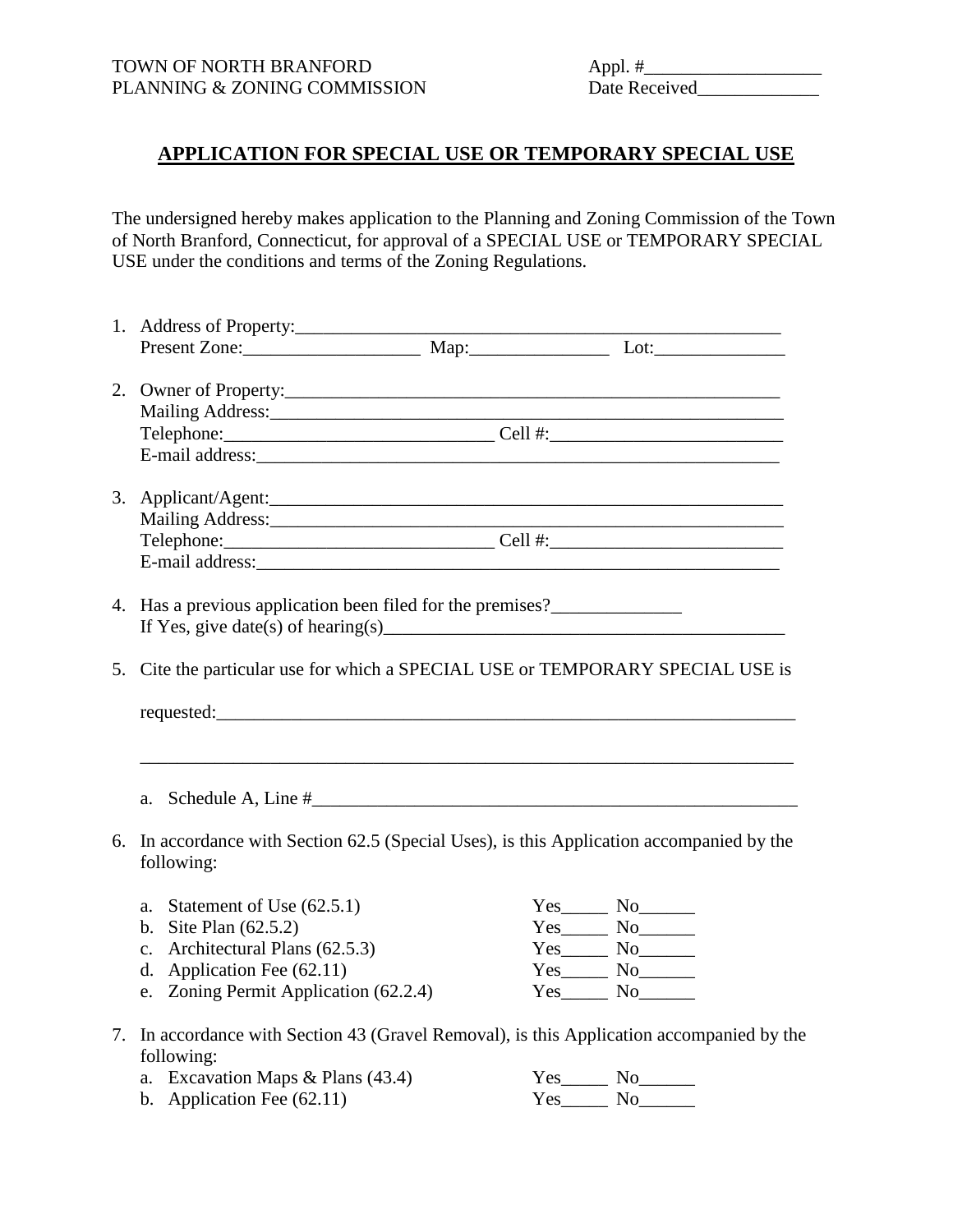Failure to complete all sections of this application and submit required items under either #6 or #7 will be considered an incomplete application unless waived by the Planning and Zoning Administrator.

Signature of Owner Date

Signature of Applicant/Agent Date

**NOTE**: The Planning and Zoning Commission will hold a public hearing on this Application. The applicant, or authorized agent, must be present at the public hearing and should be prepared to present information showing how the proposed special use and the buildings, structures and facilities conform to the standards of the Regulations. All standards specified in Sections 42 and 43, as applicable, are in addition to other requirements of the Regulations applicable in the District is which the special use is to be located. The Commission is authorized by this Application to inspect the premises. The Commission may obtain information on its own initiative. It will rely upon data presented at the hearing. Applications may be approved by the Commission subject to conditions and safeguards deemed necessary to conserve the public health, safety, convenience, welfare and property values in the neighborhood.